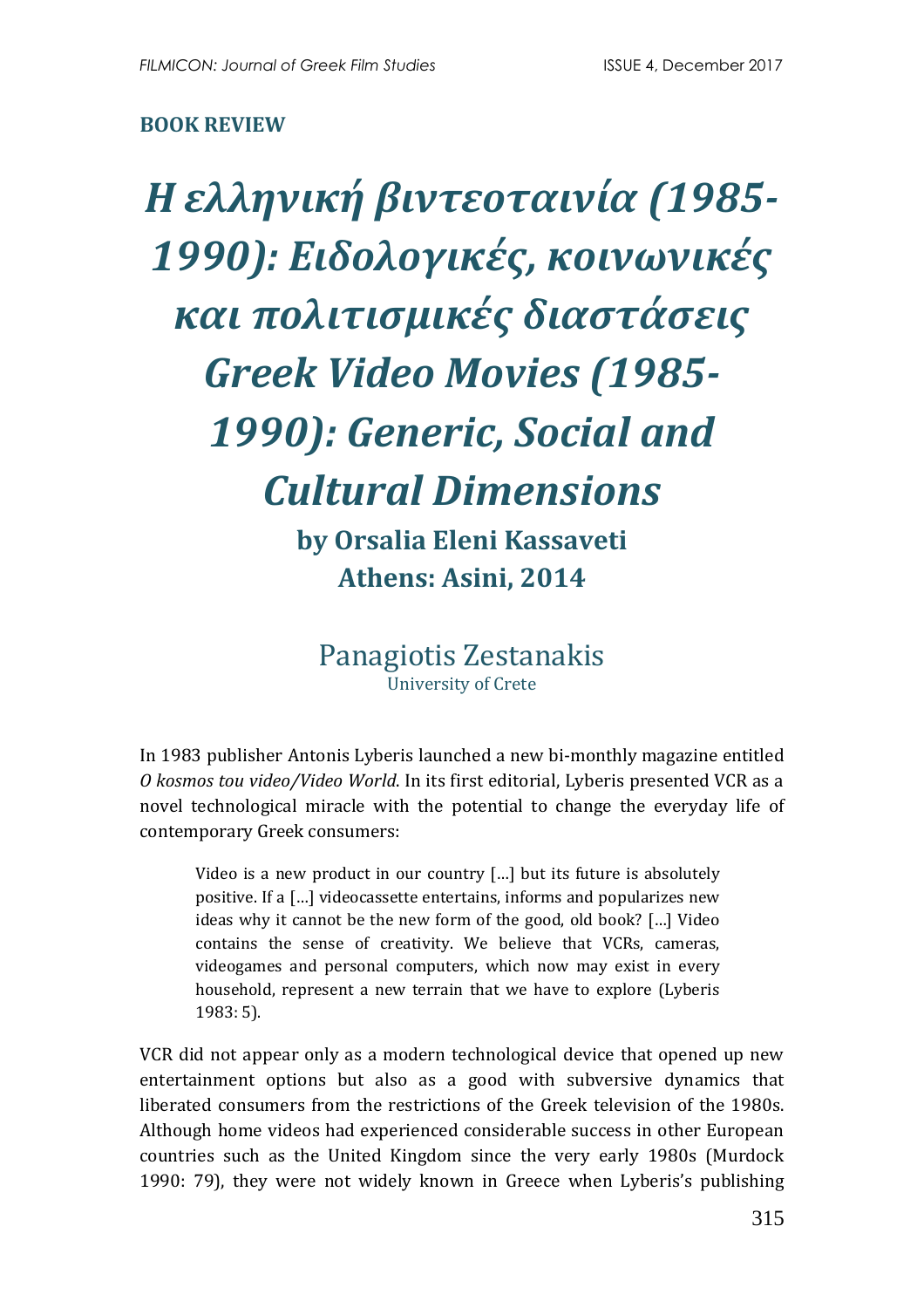initiative foreshadowed a phenomenon that came to mark the second half of the decade. Year by year VCR ownership increased and emerged as a marker of modernization and prosperity claiming a privileged position in the sitting rooms of many Greek households. According to a survey, 24.6% of Greek households had a VCR in 1987-8 whilst 60.6% of those who owned such a device in 1988 had bought it after 1985 (Alisson 2004: 489, 491). Its popularity and importance as evidence of prosperity and well-being is confirmed by the popular 1980s slang phrase, "Ι wish your video burns out", a 'curse' showing that video was an expensive and sensitive device that in case of damage could hardly be replaced.

In the mid-1980s a prosperous industry emerged. From 1985 hundreds of video movies intended only to home consumption (so they were never screened in cinemas) were filmed by various producers usually within very few days and with low budget. These movies were mainly distributed through video clubs, small shops that rented video movies. Such enterprises flourished in the 1980s. According to data published in a specialized magazine there were around 40 video clubs in Greece in 1982, 900 in 1984 and 1,900 in 1986 (Anon 1987: 10).

Film cultures and entertainment practices in Greece of the late twentieth century have attracted the interest of some scholars in recent years<sup>1</sup>. Nevertheless, despite its importance in the cultural construction of domestic modernity, the phenomenon of videomovies had not been examined. Orsalia Eleni Kassaveti, a media scholar with a background in cultural studies and literature, is the first to attempt an in-depth examination of a phenomenon that marked Greek mass culture of the 1980s. Her book is based on the doctoral dissertation that Kassaveti defended at the Department of Communication and Media Studies of the University of Athens in 2012.

Kassaveti's book is divided into two parts consisting of three and two chapters respectively. The first part focuses on the context of the video movies placing emphasis on their generic dimensions and contexts. The second (shorter) part examines aspects of the broader social and cultural dimensions of the phenomenon. The first chapter that examines the generic dimensions of video movies starts with the author's attempt to historicize the phenomenon. The author distinguishes the development of the video movies market in three phases: video movies appeared in 1985-6, experienced big success in 1987-8 and declined in 1989-90. Kassaveti argues that video movies do not represent a completely autonomous genre, and most of them drew their topics from the "golden years" of commercial Greek cinema, namely the period between the late 1950s and the early 1970s. Indicatively, the video movie *O Tamtakos sto naftiko/Tamtakos in the Navy* (Vougiouklakis, 1987) is based on the film *I Aliki sto naftiko/Alice in the Navy* (Sakellarios, 1961), a blockbuster staring Aliki

 $\overline{\phantom{a}}$ 

<sup>&</sup>lt;sup>1</sup> See indicatively Papadimitriou and Tzioumakis (2012).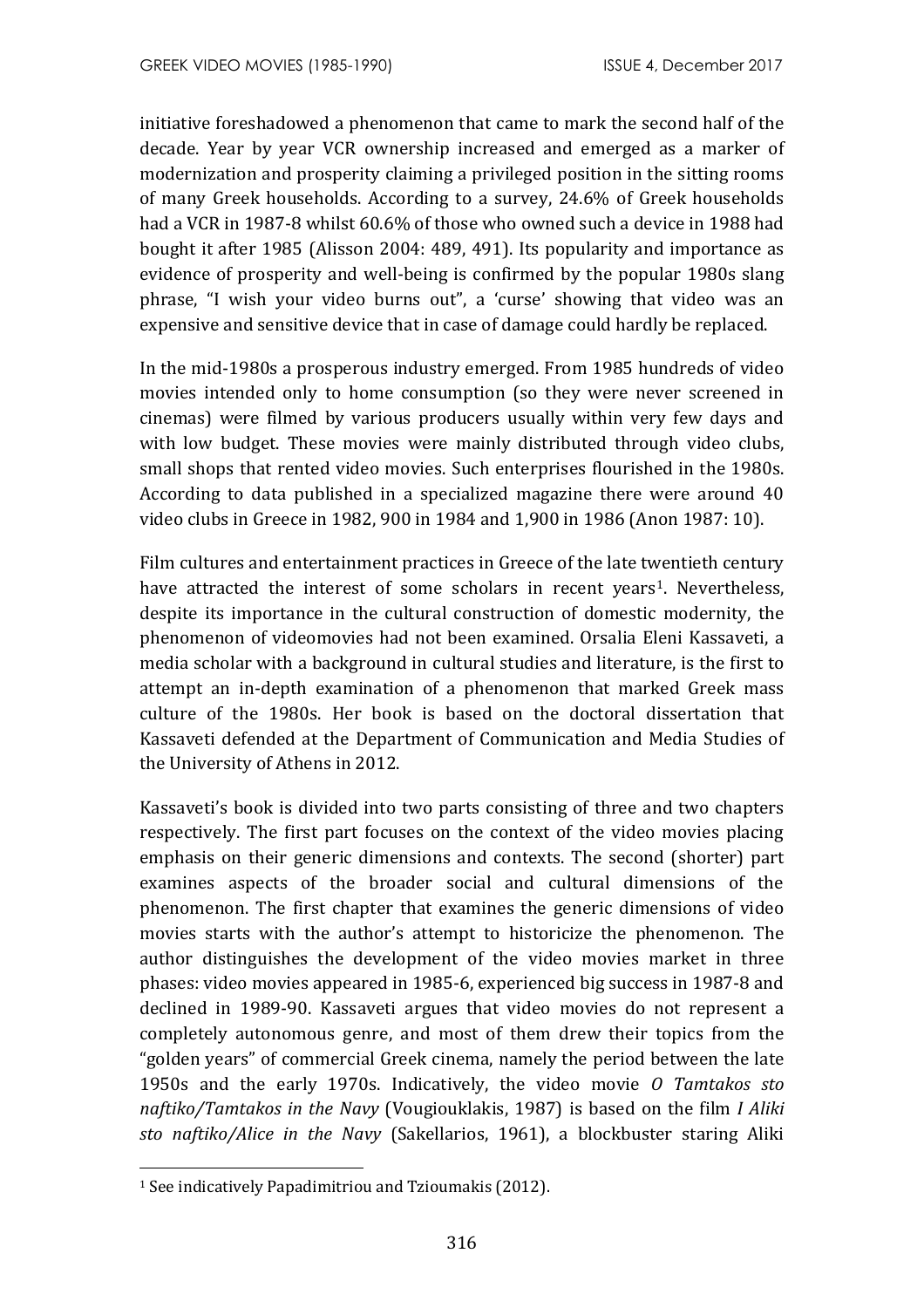Vougiouklaki, one of the most popular stars of the time. Many famous actors and actresses of the 1960s, such as Rena Vlachopoulou, played in video movies in the 1980s repeating film characters that had made them popular. Another feature of video movies is the standardization of roles. Actors who had been successful playing a particular role as, for example, Vina Asiki, the "sexy cat" of the 1980s, who became famous playing the sexy professor in early 1980s school comedies such as *Roda, tsanta kai kopana/ Wheel, Bag and Truants* (Efstratiadis, 1982) continued playing provocative roles in subsequent video movies.

In the next two chapters Kassaveti examines the major topics of video movie production distinguishing them as "open" and "closed". Kassaveti defines as "open" the stories that revolve around multiple scenario possibilities (namely their plot is hardly predictable) such as love comedies, social dramas and action movies and as "closed" those whose narrative structure, conventions, heroes, *mise en scène* and plot are from the outset strictly predetermined and based on older filmic models. The author examines how, although social and political conditions in 1980s Greece significantly differed from the 1960s, many video movies reproduced stylistic and thematic conventions of 1960s films. In many cases contributors did not try to produce movies characterized by originality especially regarding plots. However, since they reproduced patterns directly adopted from the cinema of the 1960s some video movies did not reflect the social and cultural environment of the 1980s. Kassaveti provides comparisons between the cinema of the 1960s and the video movies of the 1980s adequately backing the argument. However, perhaps a more systematic use of a broader historical bibliography in this chapter could have given even more depth in the analysis.

The third chapter deals with stereotypical characters, situations and social prejudices on specific groups (defined by class, ethnicity, age, profession and social status) in the video movies. Kassaveti detects eight main themes: a) the representation of Romani, a group of films dominated by the character of Tamtakos, a Romani figure successfully embodied by actor Michalis Mosios, b) school comedies based on a bipolar narration representing high school students as humorous and unruly and their teachers as conservative, c) social dramas that discussed juvenile delinquency and emergent juvenile problems such as drug abuse reproducing the aesthetics of some successful early 1980s social dramas such as *Ta tsakalia/Τhe jackals* (Dalianidis, 1981), d) comedies about priests portrayed as oddly progressive or extremely conservative, e) comedies depicting the adventures of ignorant Greek rural villagers, f) comedies that ridiculed the naivety of Pontic Greeks, g) comedies that made fun of the blunders of policemen and armed forces personnel, and, h) those that satirized the clumsiness and amateurism of private detectives and spies. Here Kassaveti provides a historically sensitive analysis highlighting interconnections between the 1980s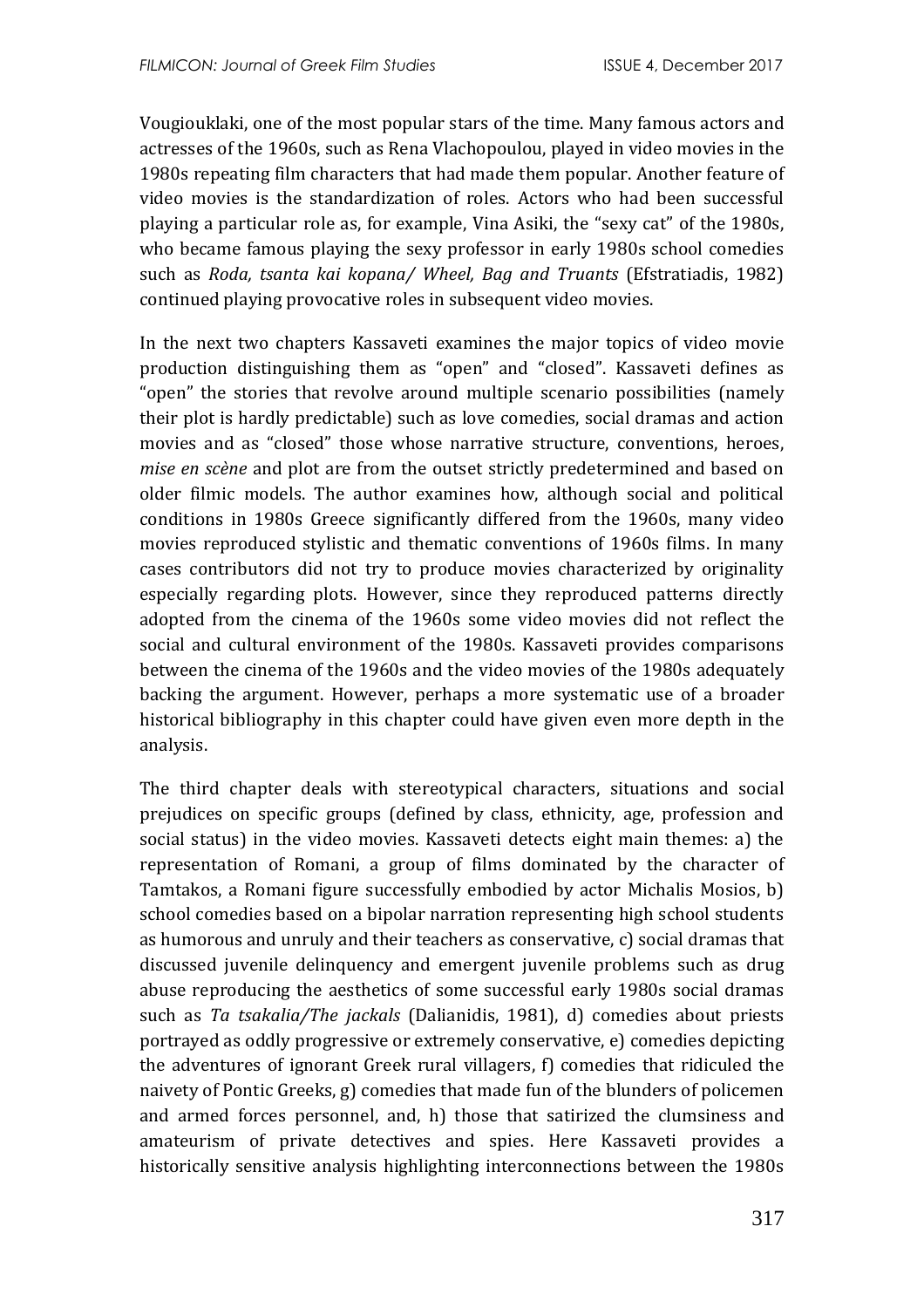and previous decades. Indicatively, in her analysis of comedies based on the adventures of peasants, Kassaveti shows how this topic exemplifies the oldfashioned aesthetics of video movies. Domestic migration had characterized the first post-civil-war decades giving plenty of material to comedy scriptwriters of the 1960s to parody the adventures of the newly-arrived in Athens rural migrants who tried to become accustomed to urban lifestyles. Since domestic migration decreased in the 1970s the reproduction of such stereotypes in the 1980s disclaimed elements of humanist narration, being exclusively based on formalist narrations of rural people investing in the fact that older audiences were familiar with comic representations of provincialism. By contrast, the adventures of Pontic Greeks were based on the fourth wave of immigration from the former USSR to Greece in the late 1980s that provoked various disparaging representations of Pontic Greeks such as the Pontic anecdotes.

The fourth chapter examines the social dimensions of video movies. Kassaveti sees the VCR as an object with futuristic and subversive dynamics in a society characterized by a saturated state-owned mediascape. The author traces how VCRs emerged as devices with subversive and liberating dynamics giving their owners increasing entertainment options. She outlines how VCR's success contributed to the ticket crisis Greek cinema had experienced beginning from the early 1970s to culminate in the late 1980s. Providing an affordable means of entertainment (only the device itself was expensive) video attracted large audiences comprised mainly of viewers (interested in comedies and melodramas), who, in the 1960s and 1970s, attended commercial films. Such audiences, interested in movies without political commitment or complex messages willingly abandoned commercial cinema for the sake of video movies. The last part of this chapter, where Kassaveti provides a fresh insight on how the video-movie industry was organized, is particularly interesting because although many of us are familiar with issues related to video movies, the production process is largely unknown. We discover, for example, that in 1986 a video festival was established, which in 1987 took place in the prestigious Zappeion Hall in Athens. Kassaveti reveals that video movie production was (at least partially) recognized as a part of the mainstream culture industry and was not considered as a marginal cultural terrain.

The last chapter examines the cultural dimensions of the phenomenon. Identifying connotation and horizontal intertextuality as remarkable features of this genre, Kassaveti explores why video movies succeeded despite their aesthetic poverty and lack of originality. The author claims that video movies highlighted aspects of everyday life in the 1980s incorporating them into popular culture. On the one hand, their realistic dimensions were related to the proliferating uses of video cameras in everyday life. If in the 1970s and the early 1980s they were very rare, after 1985 video cameras were increasingly used for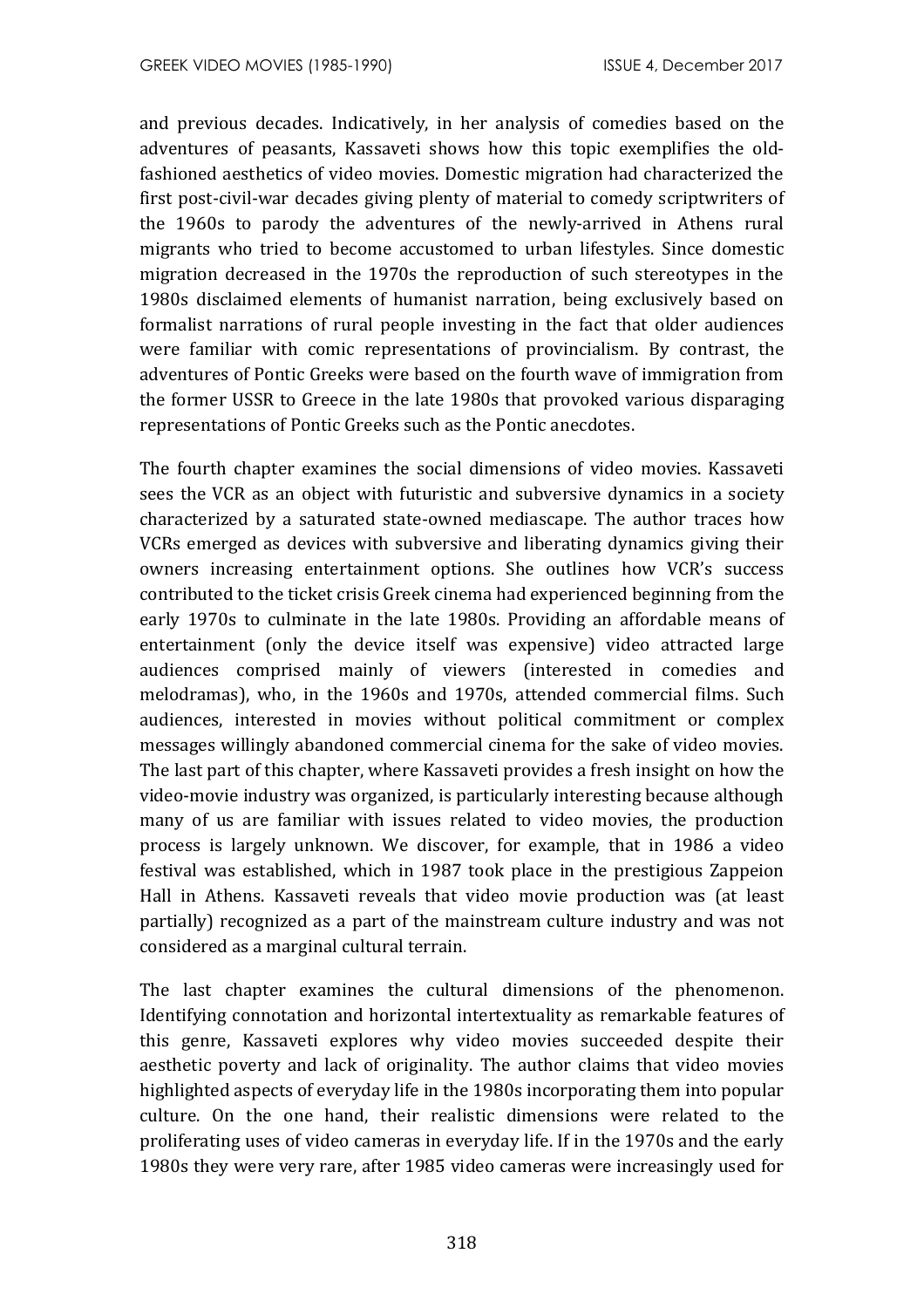recording personal moments and important family events such as marriages. On the other hand, location shooting of video movies took place in familiar, everyday settings, such as cafes and discotheques; by incorporating familiar everyday trajectories and mapping juvenile cultural geographies, video movies became popular with large audiences. Moreover, they drew on current affairs discussing developments such as the establishment of the National Health Care System (ΕΣΥ) and the implementation of VAT (ΦΠΑ) in the mid-1980s, the scandals leading to the 1988-89 political crisis or public fears of radioactivity after the Chernobyl disaster in 1986. Despite their aesthetic shortcomings, video movies included elements of realism and had an ephemeral charm, two qualities that attracted many viewers.

Kassaveti's book is a valuable contribution to the study of contemporary Greek popular culture. The author analyzes her topic exhaustively as part of broader sociocultural developments. Kassaveti's analysis benefits from a wide range of historical and cultural references (visual and textual) and comparisons with not only the years immediately prior to the rise of the phenomenon, namely the early 1980s, but also with earlier periods such as the 1960s, considering thus wider historical processes which were originated in the first post-Civil-War years. Such a perspective, in the context of the history of Greek visual culture, unsettles commonplace assumptions of Greek political history that sees the years before and after the restoration of democracy in 1974 as mainly characterized by discontinuities.

Kassaveti's study is notable for contributing to the scholarly turn towards the study of middlebrow mass cultures, which have been examined only sporadically, and is arresting for at least two reasons: First, it portrays the ways in which many issues of the Greek past and (in the 1980s) present – e.g. upward social mobility, changes in family and moral values, deviance, performances of prosperity, and relations between the state and the church – were discussed by a field of popular cultural production, as sociologist Panayis Panagiotopoulos aptly argues in the book's preface. Second, Kassaveti explores in depth cultural products that although they were widely popular in the 1980s and beyond – e.g. private TV channels such as 'Kanali 5'/'Channel 5' screened video movies regularly in the 1990s and later – have often been described by various media as cult.<sup>2</sup> By having implicitly but effectively crossed borderlines between highstatus visual products and images of low cultural status whose thematic context and cultural influences are often underestimated, Kassaveti's book encourages readers to understand why emphasis on mass culture is of pivotal importance.

The study draws on an impressive videography and filmography – including 990 titles in total – on magazines and newspapers of the time and on an

 $\overline{\phantom{a}}$ 

<sup>2</sup> For an example see Rokou (2015).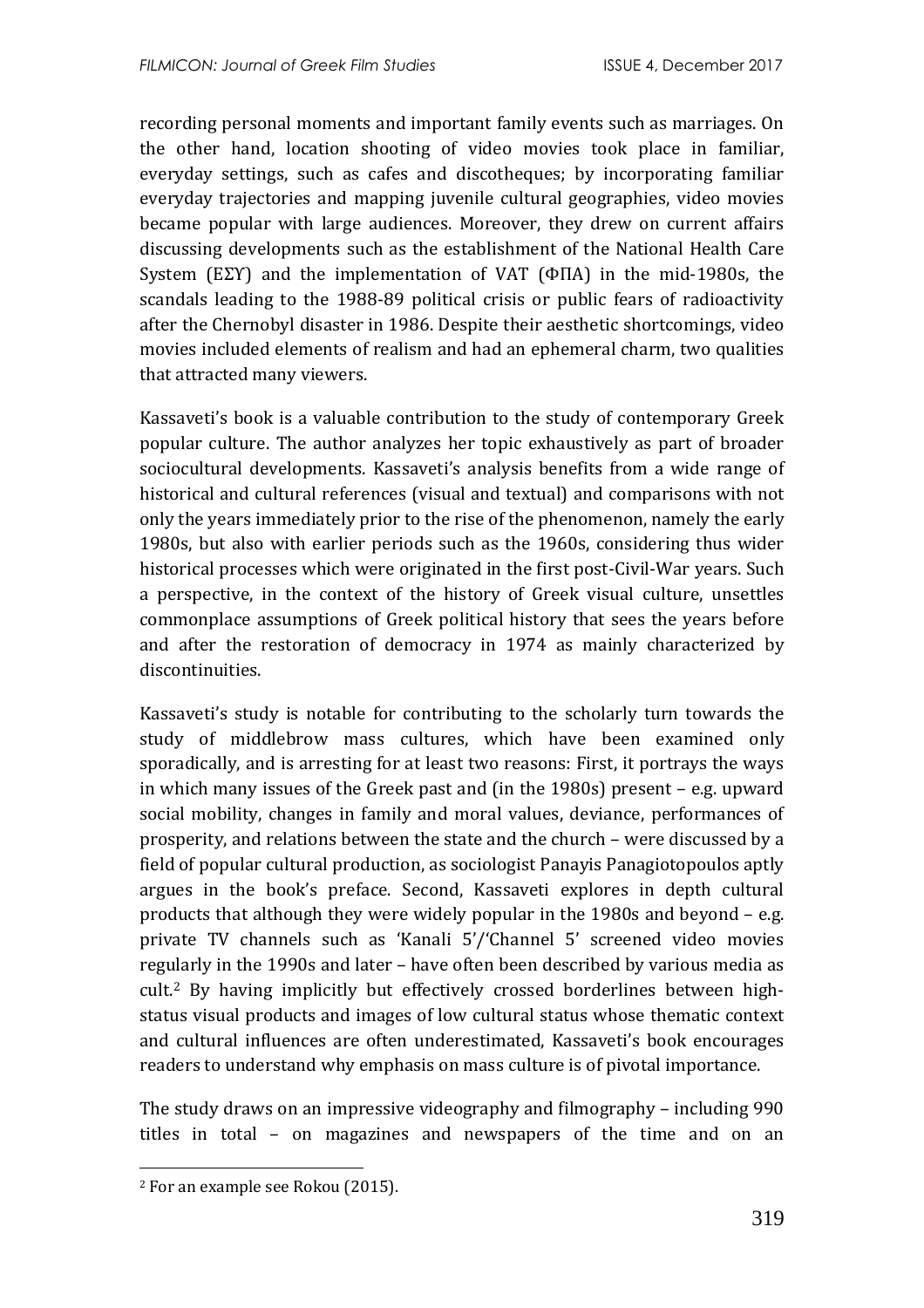interdisciplinary bibliography with emphasis on sociology and media studies. This demanding research is presented in five chapters and 608 endnotes. However, the endnote section (covering 108 pages) is huge and rather unwieldy while much information included in the endnotes should have either been more briefly presented in the main text or more effectively summarized in the endnote section. Another issue is that Kassaveti often uses excessive examples describing storylines and giving names of contributors etc., at the expense of the analysis, a practice that (occasionally) disrupts the reader's attention.

There are some issues on which, in my opinion, Kassaveti should have placed more attention. Greater emphasis on gender politics is the most important one. The late 1970s and the 1980s was a period of transformations in gender roles largely boosted by changes in laws implemented by the first PASOK government (1981-1985). For instance, gender-mixed schools were established in 1979. Three years later, the 1982 education law abolished the obligatory use of school uniforms by females. These changes created the framework on which the scripts of the school comedies that Kassaveti analyzes were based. As the identities that Kassaveti discusses throughout the book are deeply engendered and taking into account that gender power relations changed significantly in the 1980s, I would expect more emphasis on shifts in performances of masculinities, femininities and queer politics and on subsequent transformations in representational politics and hierarchies.

Another point on which Kassaveti could have placed more emphasis is the role of VCR in the formation of technological communities (e.g. amateur filmmakers), an issue indicatively raised by Lyberis (as mentioned in the beginning of this review). Obviously, as the device was popularized, this role weakened as most users were interested in the consumption and not in the production of visual material. It is worth noting that although VCR ownership soared in the 1980s, home video cameras remained rather unpopular even in the early 1990s, as according to one estimate only 3.8% of Greek households owned one (Focus 1991: 199). However, this aspect of the phenomenon is absent from the fourth chapter of the book, where it could usefully have been discussed. Did the VCR contribute to the development of passive relations between visual cultures and audiences? Or, how active the audiences were in the production of video movies? Although such questions go perhaps beyond the author's main questions I would expect some more thoughts on the (potentially) active role of audiences in the creation of a new terrain in Greek visual culture of the 1980s, particularly as the active role of audiences in the production of visual culture trends have been increasingly discussed by media anthropologists in recent years.

In conclusion, Kassaveti's book is a notable contribution to the existing literature. The book deserves to be read by scholars and students in the humanities and by the general public. It explores a phenomenon that marked